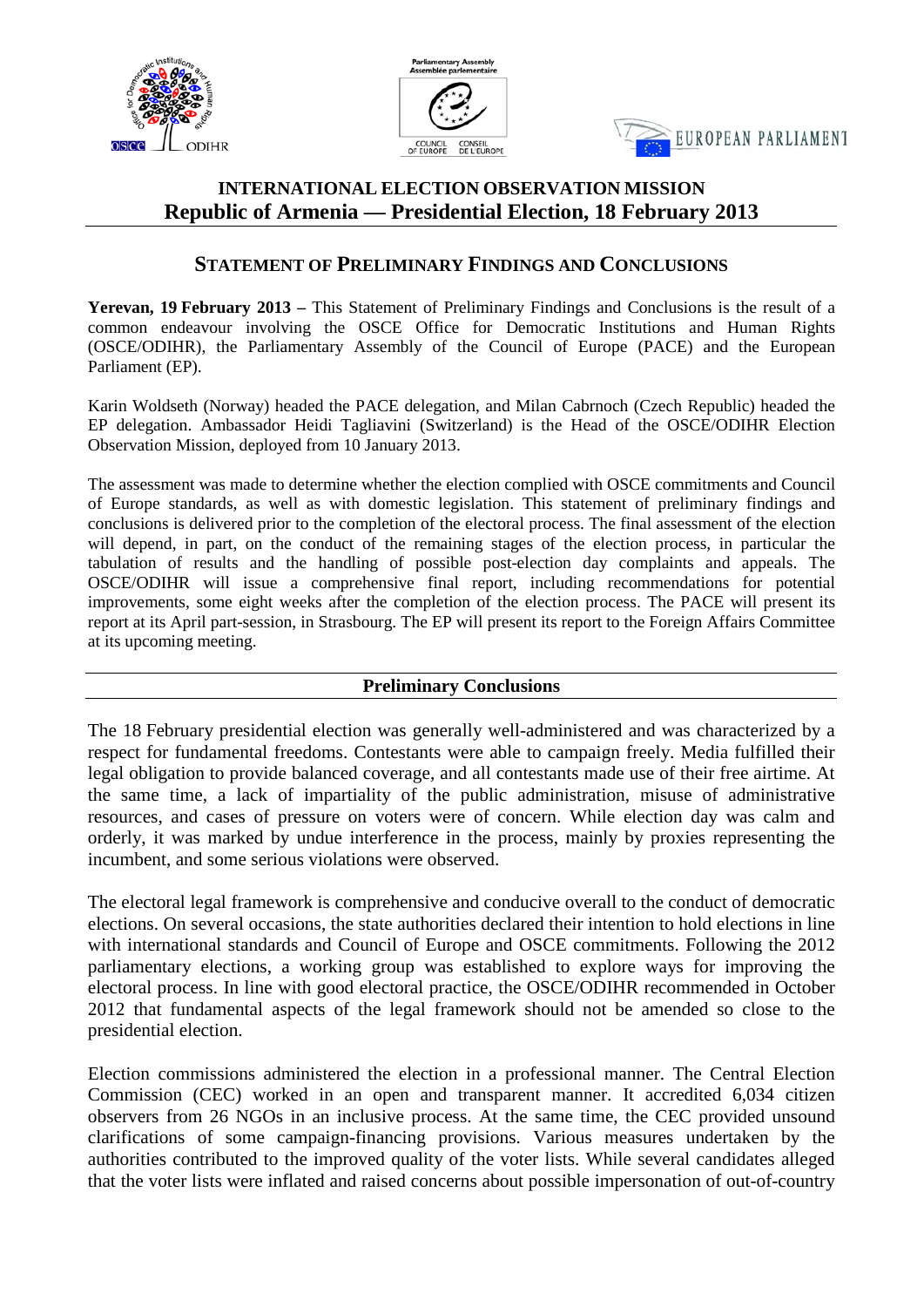voters on election day, no evidence of this had been provided prior to election day to support their claims.

Candidate registration was inclusive. The CEC registered all eight nominees who submitted complete documentation and paid the required electoral deposit; one candidate eventually withdrew. The 10-year citizenship and residency requirements for candidates to stand appear disproportionate. The deprivation of voting rights of all prisoners, regardless of the severity of the crime committed, is at odds with the principle of universal suffrage and with the case law of European Court of Human Rights on this issue.

The election campaign was characterized by general respect for fundamental freedoms and contestants were able to campaign without hindrance. Campaign activities were of limited scope. They took place against the backdrop of three main parties not nominating candidates and of a number of prominent personalities deciding not to stand; of the eight candidates, only the incumbent was nominated by a parliamentary party. During the campaign, one candidate was shot and injured in circumstances that are being investigated. Despite this incident, the campaign remained peaceful.

The campaign of the incumbent President was most active and visible. Misuse of administrative resources, including cases of pressure on voters, lack of impartiality on the part of the public administration, participation of public and civil servants in the campaign of the incumbent as well as several instances of campaign offices located in buildings occupied by state or local government bodies blurred the distinction between the state and the ruling party which is at odds with paragraphs 5.4 and 7.7 of the 1990 OSCE Copenhagen Document.

The media gave wide attention to political and election-related information, and media monitored by the OSCE/ODIHR EOM regularly covered all candidates. They gave more coverage to Serzh Sargsyan and Raffi Hovannisyan reflecting the greater extent of their campaign activities. Public television and radio complied with their legal obligation to provide free airtime and balanced coverage of the contestants and all candidates utilized their free airtime. However, the coverage of the campaign was mostly formal and did not provide analytical comment, and no debates were organized between candidates.

Election commissions and courts received a limited number of complaints. The Electoral Code limits the right to file complaints to those whose personal electoral rights are at stake, essentially restricting the right of voters and observers to seek judicial remedy for breach of electoral rights. Court decisions on electoral rights may not be appealed, which limits effective legal redress.

The voting process was orderly, calm and well organized in the majority of polling stations visited. Undue interference in the process, mainly by proxies representing the incumbent, and some cases of serious violations, including intimidation of voters, were observed in a number of polling stations. The ink for stamping voters' passports was deficient, as it proved to be easily removable from voters' passports. The majority of vote counts observed was assessed positively, although irregularities and procedural violations were at times noted. Tabulation was assessed positively in all but one of the 41 Territorial Election Commissions, however observers were prevented from adequately observing entry of results into the computer system in 12 cases. The CEC announced a preliminary voter turnout of 61.2 per cent.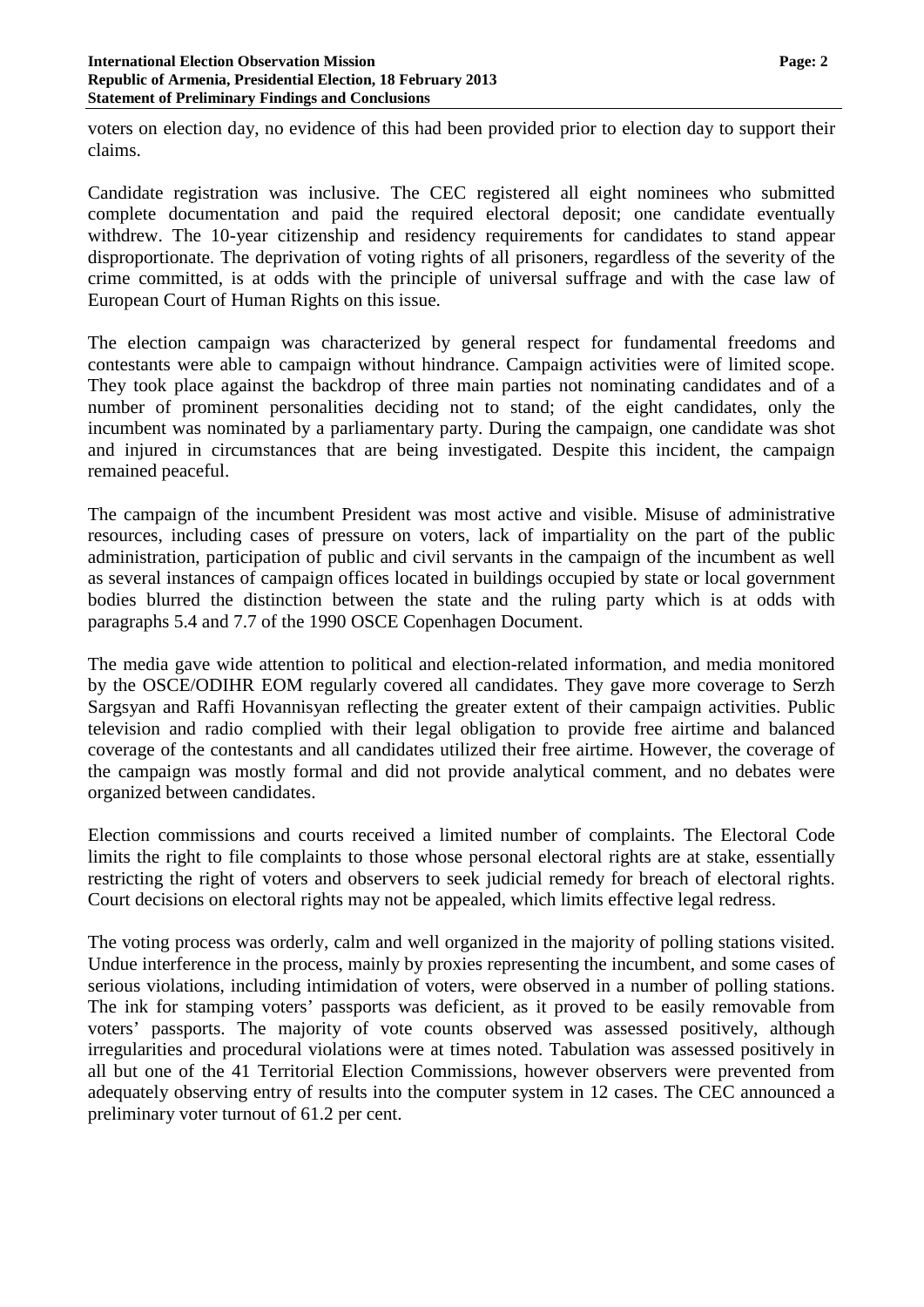### **Preliminary Findings**

## **Background**

In line with constitutional provisions, on 8 December 2012 the Central Election Commission (CEC) announced the presidential election for 18 February 2013. The last presidential election of 19 February 2008 was won by Serzh Sargsyan of the Republican Party of Armenia (RPA) with 52.8 per cent of the vote. His main competitor, former President Levon Ter-Petrosyan, received 21.5 per cent. The election results were challenged and Mr. Ter-Petrosyan's supporters staged a series of protests. Following clashes between protesters and the police, 10 people lost their lives and some 200 were injured.

The most recent parliamentary elections were held on 6 May 2012. The RPA, led by the incumbent President, won 69 of the 131 seats in parliament. Also represented in the parliament were Prosperous Armenia (PA, 37 seats), the Armenian National Congress bloc (ANC, 7 seats), Rule of Law (RoL, 6 seats), the Armenian Revolutionary Federation – *Dashnaktsutyun* (ARF, 6 seats) and Heritage (5 seats). The current government is a coalition of RPA and RoL.

## **Election System and Legal Framework**

The president is directly elected by popular vote for a five-year term. To be elected in the first round, a candidate must win an absolute majority of votes cast. Otherwise, a second round is held two weeks later between the first and second-placed candidates. The candidate who receives the highest number of votes in the second round is elected. The same person may not serve more than two consecutive terms.

This election was the first presidential election to be held under a new Electoral Code adopted in May 20[1](#page-2-0)1.<sup>1</sup> The new Code addresses a number of previous recommendations offered by the OSCE/ODIHR and the Council of Europe's European Commission for Democracy through Law (Venice Commission) and has been assessed as comprehensive and providing a sound framework for the conduct of democratic elections.<sup>[2](#page-2-1)</sup> Areas of improvement include the accessibility of voter lists, the introduction of a gender quota for election commissions, and greater campaign finance transparency, among other things. At the same time, certain shortcomings remain, such as the possibility to easily de-register candidates, insufficient separation of state and party structures, unnecessary obstacles for citizen observers' accreditation, and an ineffective complaints and appeals procedure.<sup>[3](#page-2-2)</sup>

Following the 2012 parliamentary elections, a working group composed of government and other state officials was established by presidential decree to explore the recommendations offered in the OSCE/ODIHR EOM Final Report and by other observer organizations, and to put forward an action plan for their implementation. The results of the group's work were presented to the OSCE/ODIHR in October 2012, which recommended that fundamental aspects of the legal

<span id="page-2-0"></span><sup>&</sup>lt;sup>1</sup> Other relevant legislation includes the Constitution (last amended in 2005), the Law on Political Parties (last amended in 2012), and the Law on Freedom of Assemblies (2011). The Administrative Offences Code and the Criminal Code were both amended in 2011, increasing fines and prison terms for electoral offences and establishing additional election-related offences.<br>
2 At the request of the National Assembly, the OSCE/ODIHR and the Venice Commission issued a Joint

<span id="page-2-1"></span>Opinion on the 2011 Electoral Code, which is available at: [http://www.osce.org/odihr/elections/84269.](http://www.osce.org/odihr/elections/84269)<br>See the OSCE/ODIHR and Venice Commission Joint Opinion on the Electoral Code and the OSCE/ODIHR

<span id="page-2-2"></span>EOM Final Report on the 2012 parliamentary elections, available at: [http://www.osce.org/odihr/91643.](http://www.osce.org/odihr/91643)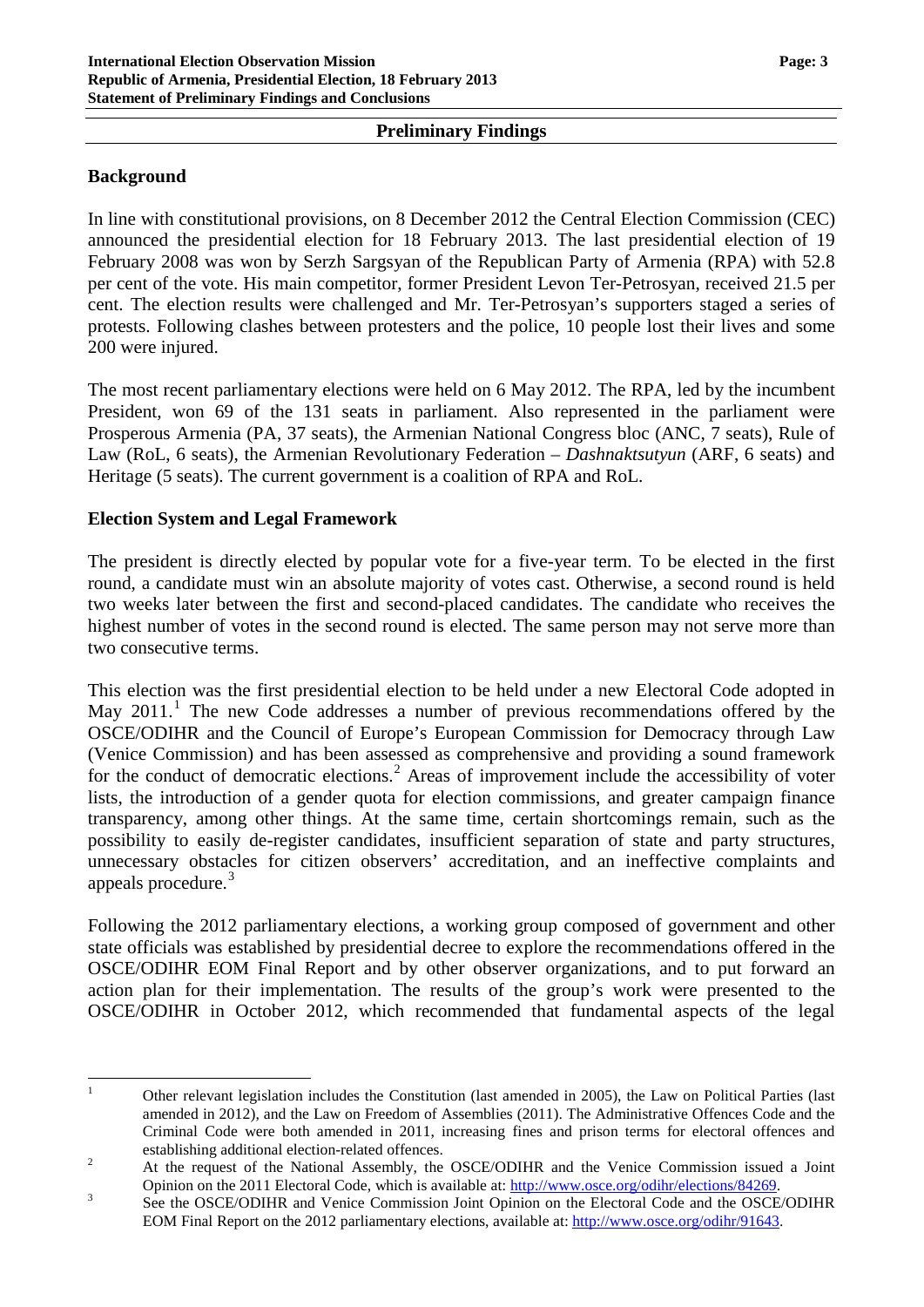framework should not be amended so close to the upcoming election, in line with good electoral practice. [4](#page-3-0)

The Constitution guarantees the fundamental rights and freedoms necessary for democratic elections. The 10-year citizenship and residency requirements for candidates to stand appear disproportionate. The deprivation of voting rights of all prisoners, regardless of the severity of the crime committed, is at odds with the principle of universal suffrage and with the case law of European Court of Human Rights on this issue. [5](#page-3-1)

## **Election Administration**

The presidential election was administered by a three-tiered system of election commissions, comprising the CEC, 41 Territorial Election Commissions (TECs), and 1,988 Precinct Election Commissions (PECs).

The current CEC was formed in 2011 and is composed of seven members appointed by the President, based on nominations by the Human Rights Defender (three members) and the Chairpersons of the Court of Cassation and the Chamber of Advocates of Armenia (two members each). Each TEC is composed of seven members appointed by the CEC from among citizens nominating themselves for these positions. The Electoral Code establishes gender quotas for the composition of the CEC and TECs, requiring that at least two commission members are of the lessrepresented gender. Three of the current CEC members are women, as are 32 per cent of all TEC members and 10 per cent of TEC chairpersons.

Two members of each PEC are appointed by the respective TEC, while each party and bloc represented in parliament may appoint one of the remaining six PEC members. PEC members had to pass a test and obtain a CEC qualification certificate in order to be appointed. All PECs were formed by the 24 January legal deadline. All TECs, as well as the RPA, PA and RoL nominated members for all PECs, while the ANC, Heritage and ARF did not fill their seats in 457, 65 and 51 PECs, respectively.<sup>[6](#page-3-2)</sup> The vacancies were filled by the corresponding TEC chairpersons, in line with legal provisions. At PEC level, 48 per cent of commissioners were women, as were 32 per cent of chairpersons of the polling stations visited on election day.

The chairpersons, deputy chairpersons and secretaries of the CEC and TECs were elected by commission members from among themselves. The positions of PEC chairpersons and secretaries were distributed by the CEC among the party and bloc appointees, proportionally to their seats in

[http://www.unhchr.ch/tbs/doc.nsf/%28Symbol%29/bb722416a295f264c12563ed0049dfbd?Opendocument.](http://www.unhchr.ch/tbs/doc.nsf/%28Symbol%29/bb722416a295f264c12563ed0049dfbd?Opendocument)

<span id="page-3-0"></span><sup>&</sup>lt;sup>4</sup> See the Venice Commission's Code of Good Practice in Electoral Matters, II.2.b, available at: [http://www.venice.coe.int/webforms/documents/CDL-EL\(2002\)005-e.aspx.](http://www.coe.am/en/docs/venice/opinion_190_2002.pdf)<br>
Paragraph 7.3 of the 1990 OSCE Copenhagen Document states that the participating States will "guarantee"

<span id="page-3-1"></span>universal and equal suffrage to adult citizens," while Paragraph 24 provides that restrictions on rights and freedoms must be "strictly proportionate to the aim of the law." Paragraph 14 of General Comment No. 25 (1996) to Article 25 of the International Covenant on Civil and Political Rights (ICCPR) by the UN Human Rights Committee states that grounds for the deprivation of voting rights should be "objective and reasonable"; see at: the contract of the contract of the contract of the contract of the contract of the contract of the contract of the contract of the contract of the contract of the contract of the contract of the contract of the co

The Venice Commission's Code of Good Practice in Electoral Matters recommends that the deprivation of suffrage rights must be based on a "criminal conviction for a serious offence" and recommends that the "withdrawal of political rights should only be carried out by express decision of a court of law." See also the European Court of Human Rights, *Hirst v. United Kingdom,* no. 74025/01 (6 October 2005), available

<span id="page-3-2"></span>at www.echr.coe.int.<br>
<sup>6</sup> Parties which did not fill their quota for all PECs cited lack of interest since they did not nominate a candidate, lack of resources and party supporters living in some communities, as well as the wish not to participate in what they considered an "unfair election" as reasons.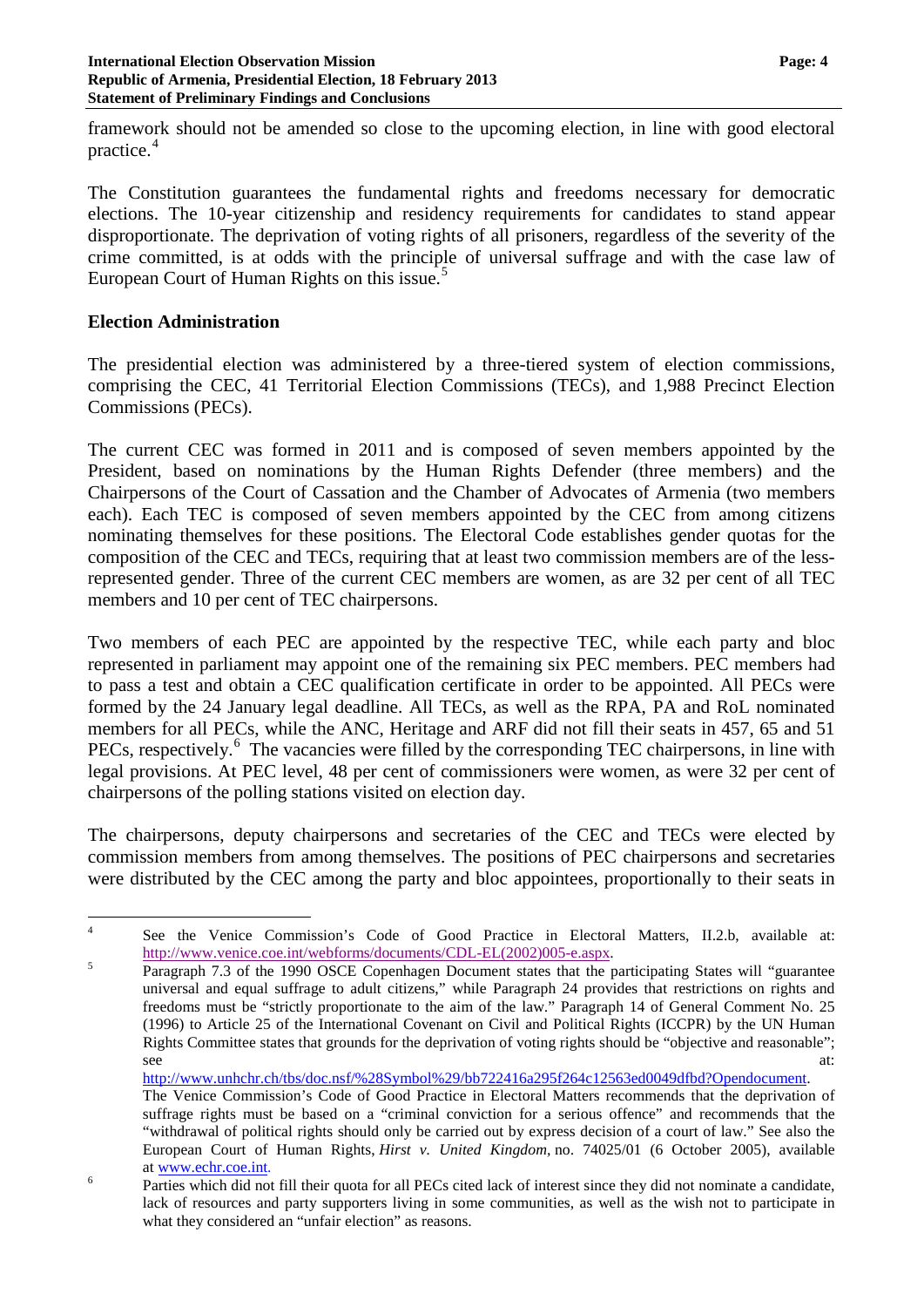#### **International Election Observation Mission Page: 5 Republic of Armenia, Presidential Election, 18 February 2013 Statement of Preliminary Findings and Conclusions**

parliament. TECs and PECs were generally well-equipped, although OSCE/ODIHR EOM LTOs reported that in some cases their premises were unsuitable or too small at the time of their visits.

The CEC and TECs carried out the administrative preparations for the election in a professional manner and according to legal deadlines. The CEC approved the main procedural rules and instructions, including on stamping of voters' passports on election day, and made them available on its website well in advance of election day. The question whether candidates may provide free transport services to voters on election day was not addressed by the CEC, but this issue did not surface on election day. The CEC also did not clarify the rules under which candidates who withdraw from the election would compensate the free airtime expenses provided by the state for their campaign. Voting via internet was organized for diplomatic service staff posted abroad and their family members.<sup>[7](#page-4-0)</sup>

The CEC worked in an open and transparent manner, granting information and access to its sessions to candidates and their proxies, observers and media representatives. Starting from 1 February, CEC sessions were also live-streamed on the CEC website. With the support of several international organizations, the CEC launched voter education spots on television and also produced information materials on various aspects of the electoral process, including for voters with disabilities.

The CEC, in co-operation with the International Foundation for Electoral Systems (IFES) and the OSCE Office in Yerevan, provided training for all TEC and PEC members, including on complaints procedures. PEC training sessions were organized in each province and were positively assessed by OSCE/ODIHR EOM LTOs.

## **Candidate Registration**

Candidate registration was inclusive. Candidates could be nominated by political parties and through self-nomination. A total of 15 nominations were submitted to the CEC before 4 January. One nominee announced his withdrawal, and six were not registered for failure to pay the deposit of AMD [8](#page-4-1) million (approximately EUR  $14,700$ ).<sup>8</sup> The CEC registered all eight nominees who had submitted complete documentation and paid the electoral deposit.<sup>[9](#page-4-2)</sup> One of the candidates, Aram Harutyunyan, withdrew on 8 February, expressing his hope that all other candidates except the incumbent would withdraw, thereby de-legitimizing the election.

Three prospective nominees were not issued the required residency certificate by the Passport and Visa Department of the police (PVD). The Electoral Code does not define how the 10-year residency is calculated. The PVD informed the OSCE/ODIHR EOM that it issued the certificate only to nominees who had not been residing outside Armenia for a period of more than 6 months

<span id="page-4-0"></span><sup>&</sup>lt;sup>7</sup> Article 60.1 of the Electoral Code states that "Electors who are — on the voting day — on diplomatic service in diplomatic and consular representations of the Republic of Armenia, as well as members of their families residing abroad with them and having the right to vote, may participate in national elections, by voting electronically within the time limits and as prescribed by the Central Electoral Commission." Some 228 of the

<span id="page-4-1"></span><sup>243</sup> voters falling under this category used this means of voting.<br><sup>8</sup> Article 80 of the Electoral Code sets the amount of the electoral deposit for presidential candidates. The deposit is non-refundable, unless a candidate has received at least 5 per cent of the votes cast. Paragraph 36 of the OSCE/ODIHR and Venice Commission Joint Opinion states that "the amounts of the electoral deposits are important as deposits should not be arbitrary obstacles to candidacy". The Joint Opinion reiterates that "the amount of an electoral deposit must be considered carefully since every citizen should be provided a

<span id="page-4-2"></span>meaningful opportunity to stand as a candidate". See also Complaints and Appeals section.<br><sup>9</sup> The registered candidates were Hrant Bagratyan, Andrias Ghukasyan, Aram Harutyunyan, Paruyr Hayrikyan, Raffi Hovannisyan, Arman Melikyan, Serzh Sargsyan and Vardan Sedrakyan.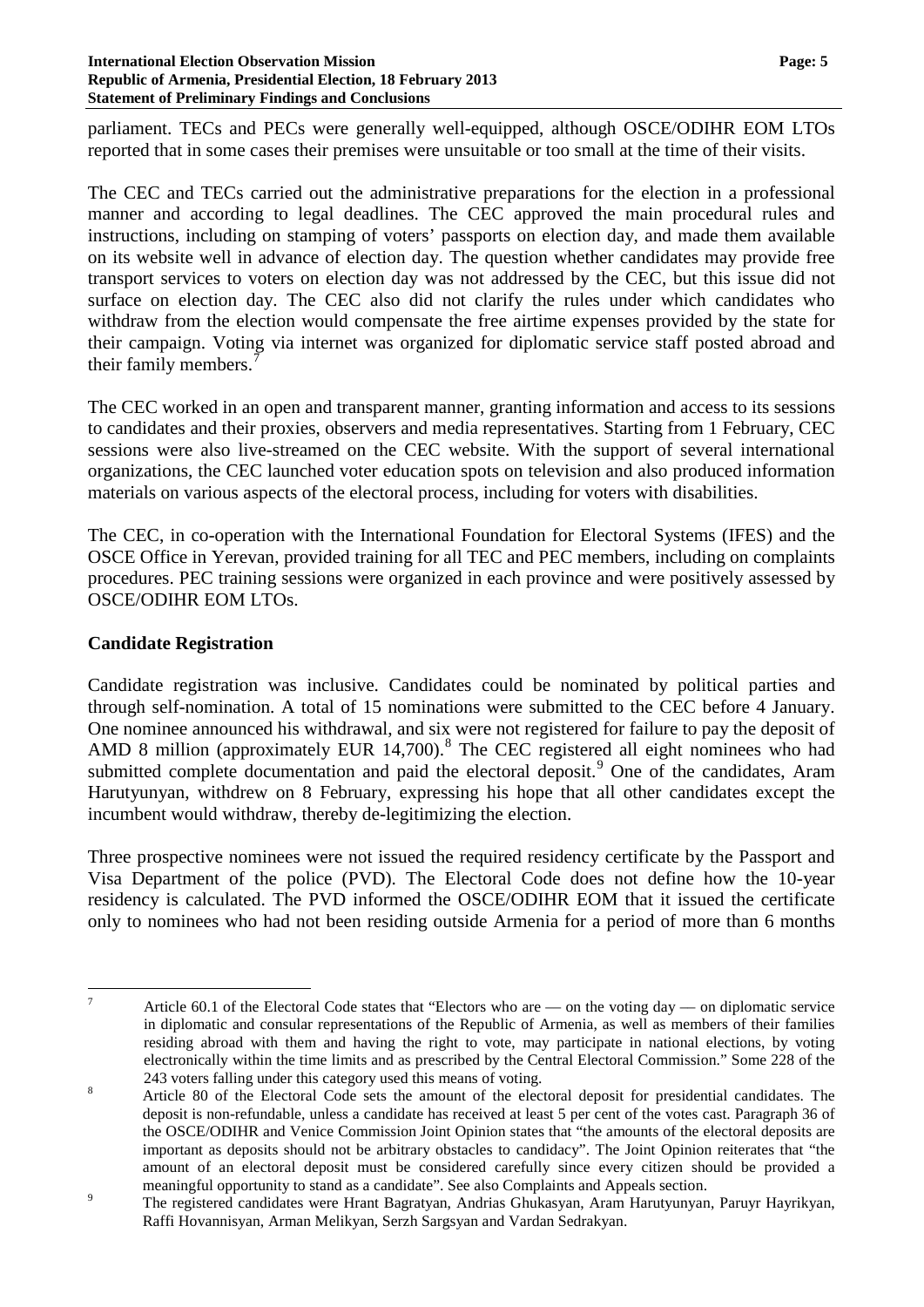continuously over the last [10](#page-5-0) years. This was based on Article 7 of the Law on State Registration,<sup>10</sup> and appears to be overly restrictive as it runs against international standards and good electoral practice.<sup>[11](#page-5-1)</sup>

### **Voter Registration**

Voter registration is passive and based on the state population register. The PVD is responsible for the maintenance of a nationwide electronic voter register and submits the updated voter register to the CEC. Voter lists were extracted from the voter register and preliminary voter lists were available for public review within the legal deadlines. The final voter lists were posted online by the PVD and at polling stations on 16 February. Special voter lists were compiled for military units, pre-trial detention centers, and police and National Security Service personnel stationed outside their place of residence. Registration of voters on election day was also possible based on a PVD or court decision, and 666 voters used this possibility.

In an effort to contribute to transparency and build public confidence regarding voter registration, a searchable digital version of the voter register was posted on the CEC website on 8 January, as required by law. The CEC introduced a new feature in the searchable voter register that allows voters to check their personal record as well as of voters registered at the same address.

The police launched a telephone hotline, and together with the CEC conducted voter education through the media. The police organized door-to-door visits to check addresses with high numbers of registered voters, incorrect addresses and demolished buildings where citizens were still registered. The PVD published monthly updates regarding its activities. A pilot electronic, intranetbased system was introduced for the Yerevan Civil Status Registry Office, linking it to the state population register (SPR) to provide an improved notification and data exchange mechanism. The various measures undertaken contributed to the improved quality of the SPR and the voter lists. Prior to election day, 2,505,980 voters were registered.

Some presidential candidates voiced their concerns regarding the voter lists, alleging that the number of registered voters was highly inflated and could be used for impersonation of voters residing abroad on election day, but no evidence of this had been provided prior to election day to support their claims. $^{12}$  $^{12}$  $^{12}$ 

### **The Campaign Environment and Campaign Finance**

The election campaign was characterized by general respect for fundamental freedoms and contestants were able to campaign without hindrance. Campaign activities were low-key and took place against the backdrop of decisions of PA, ANC and ARF to not nominate or support any candidate.<sup>[13](#page-5-3)</sup> Out of the eight candidates, only the incumbent was nominated by a parliamentary

<span id="page-5-0"></span><sup>&</sup>lt;sup>10</sup> Article 7.2 provides that: "Armenian citizens leaving to a foreign country for residence of more than 6 months or residing in a foreign country for more than 6 months are required to notify in writing the appropriate embassy or consular office of the Republic of Armenia ..."

<span id="page-5-1"></span><sup>&</sup>lt;sup>11</sup> Article 25 of the ICCPR states that grounds for the deprivation of voting rights should be "objective and reasonable"; see also Article 15 of ICCPR. The Code of Good Practice in Electoral Matters of the Venice Commission (1.1.c.ii and iv) states that "a length of residence requirement may be imposed on nationals solely

<span id="page-5-2"></span>for local or regional elections" and "residence in this case means habitual residence".<br>
<sup>12</sup> Some political parties (ANC and National Self-Determination Party [NSDP]) also voiced their concerns

<span id="page-5-3"></span>regarding the accuracy and possible manipulation of voter lists to the OSCE/ODIHR EOM.<br><sup>13</sup> ANC did not nominate a candidate after the announcement of Mr. Ter-Petrosyan not to run in the election due to his age, lack of financial resources and of trust in the electoral process. PA and ARF did not specify why they did not nominate candidates.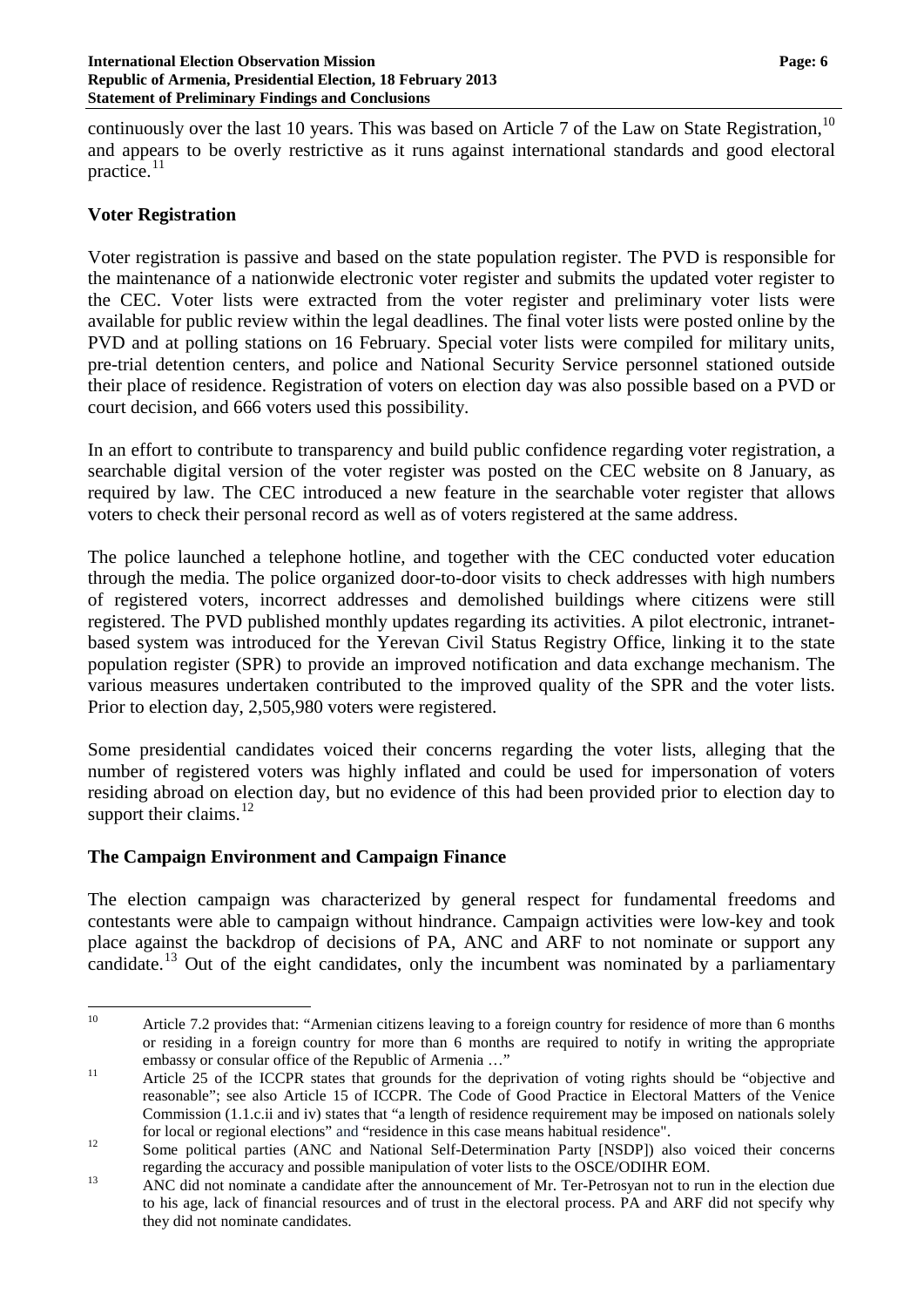#### **International Election Observation Mission Page: 7 Republic of Armenia, Presidential Election, 18 February 2013 Statement of Preliminary Findings and Conclusions**

party.<sup>[14](#page-6-0)</sup> His campaign was most visible and included a number of rallies and indoor events throughout the country. Four of the other candidates also had campaign activities in the regions. Candidates, their political representatives and voters actively used online media and social networks, in particular Facebook. Out of 57 rallies observed by OSCE/ODIHR EOM LTOs, 36 were held in support of the incumbent. An estimated 40 per cent of attendants at the rallies were women.

Mr. Sargsyan's campaign had an extensive network of offices and of RPA offices that were also used for his campaign. According to RPA information provided to the OSCE/ODIHR EOM, the countrywide number of campaign offices of the incumbent (except in Yerevan) was 1,186. The other candidates either had no campaign offices or had a limited number of them in the larger cities.

All candidates, except the incumbent, raised concerns about the integrity of the electoral process, voter list deficiencies and misuse of administrative resources.<sup>[15](#page-6-1)</sup> The campaign regulations did not provide sufficient protection against the misuse of administrative resources, nor against the blurring of the distinction between the state and the ruling party. This calls into question the separation of state and political party, as called for in paragraph 5.4 of the 1990 OSCE Copenhagen Document.<sup>[16](#page-6-2)</sup> The lack of impartiality of public administration also went against paragraph 7.7 of the same document. [17](#page-6-3)

In Yerevan and in eight of the ten provinces, OSCE/ODIHR EOM LTOs verified instances of misuse of administrative resources in favour of the incumbent.<sup>[18](#page-6-4)</sup> This took several forms: pressure on public workers by superiors to attend campaign events;<sup>[19](#page-6-5)</sup> involvement of public and civil servants in the election campaign; $20$  campaign offices located in buildings occupied by state and local government bodies and by election commissions; and use of public utilities for campaigning.<sup>[21](#page-6-7)</sup>

According to the Electoral Code, campaign offices may not be located in buildings occupied by election commissions or by state or local government bodies, with the exception of an area within such a building that does not belong to state or local government bodies. OSCE/ODIHR EOM LTOs reported several cases where campaign offices of the incumbent or of RPA were located in buildings occupied by state or local government bodies<sup>[22](#page-6-8)</sup> or co-located with election

<span id="page-6-0"></span><sup>&</sup>lt;sup>14</sup> The other party-nominated candidate was Mr. Bagratyan (Freedom Party, which is a member of the ANC). Messrs. Hovannisyan (Heritage) and Hayrikyan (NSDP) are the leaders of their respective parties but were

<span id="page-6-1"></span>self-nominated.<br><sup>15</sup> Mr. Ghukasyan went on hunger strike for the duration of the campaign period, after the CEC rejected his request to deregister the incumbent. Messrs. Bagratyan, Hayrikyan and Hovannisyan released a joint public statement on 28 January, calling for the creation of fair and equal conditions for all candidates and urging citizens to participate in the election in the highest possible number.<br><sup>16</sup> Paragraph 5.4 provides for "a clear separation between the State and political parties; in particular, political

<span id="page-6-2"></span>

<span id="page-6-3"></span>parties will not be merged with the State".<br>
Paragraph 7.7 provides that the participating States will "ensure that law and public policy work to permit political campaigning to be conducted in a fair and free atmosphere in which neither administrative action, violence nor intimidation bars the parties and the candidates from freely presenting their views and qualifications, or prevents the voters from learning and discussing them or from casting their vote free of fear

<span id="page-6-4"></span><sup>&</sup>lt;sup>18</sup> OSCE/ODIHR EOM LTOs observed use of administrative resources in the provinces of Aragatsotn, Ararat, Armavir, Kotayk, Lori, Shirak, Syunik and Vayots Dzor, as well as in several districts of Yerevan.

<span id="page-6-5"></span><sup>19</sup> A total of 13 such instances were observed in Yerevan, and provinces of Aragatsotn, Lori, Shirak and Syunik.<br>20 A total of 16 such instances were observed in Yerevan and the provinces of Aragatsotn, Armavir, Shirak,

<span id="page-6-6"></span>Syunik and Vayots Dzor.<br>
21 A total of 11 such instances were observed in the provinces of Aragatsotn, Ararat, Lori, Kotayk, Shirak and

<span id="page-6-7"></span>Syunik.<br>22 A total of 13 such instances were observed in Yerevan and the provinces of Aragatsotn, Armavir, Lori, Shirak

<span id="page-6-8"></span>and Syunik.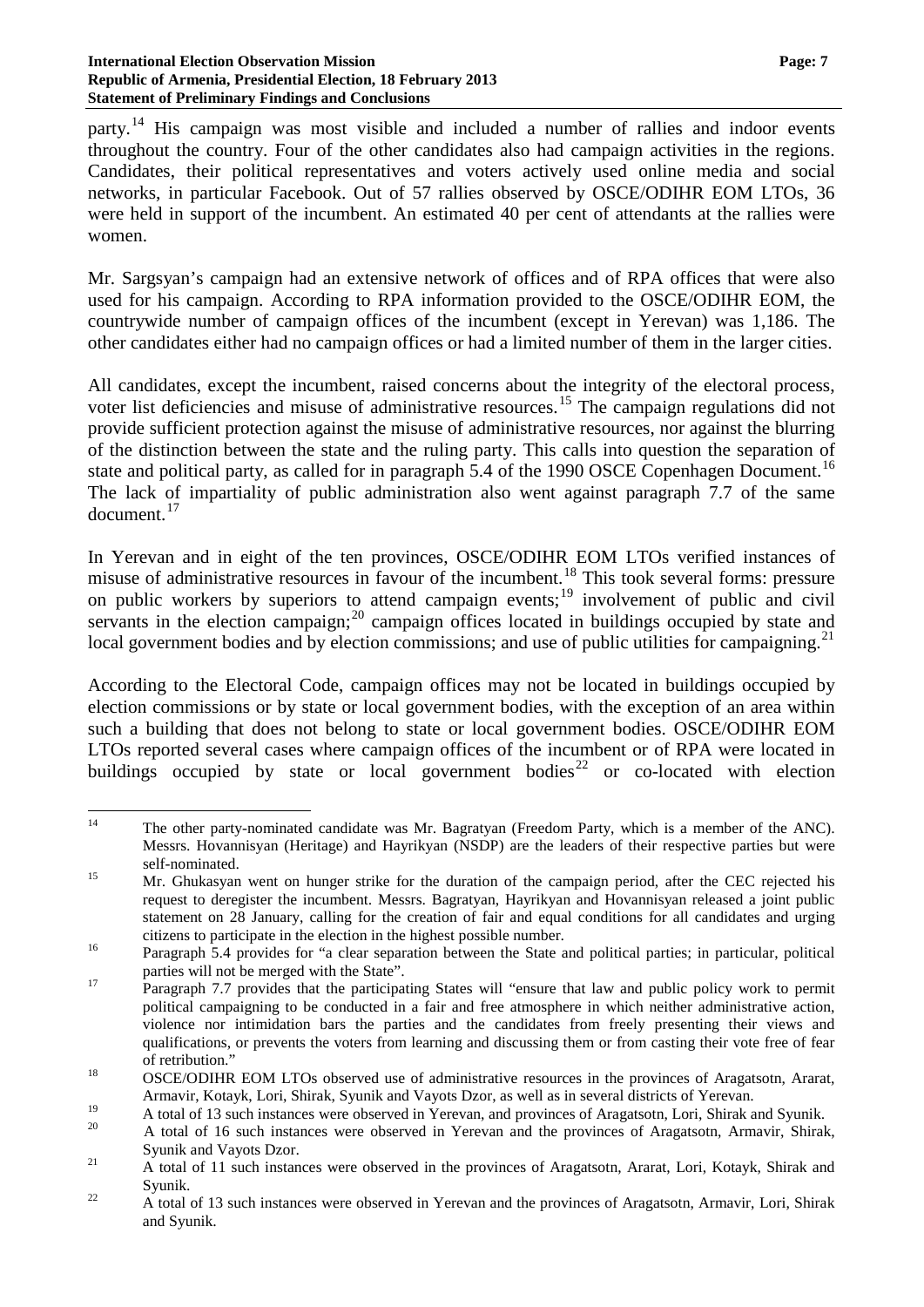commissions.[23](#page-7-0) LTOs also observed RPA and incumbent campaign offices in buildings owned by state or local government.<sup>[24](#page-7-1)</sup>

Public and civil servants were to a large extent involved in the election campaign for the incumbent.<sup>[25](#page-7-2)</sup> While on leave, their high number contributed to a blurring of the line between state and political party as well as between the performance of official and campaign functions.<sup>[26](#page-7-3)</sup> OSCE/ODIHR EOM LTOs also noted several violations of the Electoral Code by regional or municipal officials who campaigned while performing their official duties.<sup>[27](#page-7-4)</sup>

On 31 January, presidential candidate and NSDP leader Paruyr Hayrikyan was shot and injured. Two suspects were arrested on 7 February. Although on 5 February Mr. Hayrikyan stated publicly that he would not apply to the Constitutional Court in order to have the election postponed, he subsequently filed an application on 10 February but withdrew it the following day.

The new Electoral Code could be effective in ensuring the integrity and increasing the transparency of campaign finances, if implemented properly.<sup>[28](#page-7-5)</sup> By law, candidates have to conduct all electionrelated financial transactions through a special bank account with the Central Bank of Armenia. Nevertheless, one candidate did not open such an account and the CEC opined that this was not necessary as he was not incurring any incomes or expenditure; there are no legal sanctions for not doing so. Whereas the Electoral Code lists rents of premises as campaign expenditure, the CEC issued a decision excluding the rent of campaign offices from expenditures that have to be included in the financial declarations of candidates.<sup>[29](#page-7-6)</sup> Other expenses such as payment of individuals employed by campaign offices are also not listed among types of campaign expenditures and were not reported by candidates.

All candidates submitted their declarations of incomes and assets after registration, but the Oversight and Audit Service of the CEC (OAS) does not have jurisdiction to assess the validity of the data declared. Mr. Melikyan did not open a campaign account and did not submit financial declarations but he was not sanctioned as no sanctions are stipulated for such cases. The Central Bank submitted to the OAS reports on campaign funds of the candidates every three working days. However, these reports appeared incomplete as they only contained information on the total income and expenditure and not on the sources of funding or the amount of each contribution. After

<span id="page-7-1"></span><span id="page-7-0"></span><sup>&</sup>lt;sup>23</sup> Four such cases were observed during the time of visits in Aragatsotn and Armavir.<br><sup>24</sup> As observed in the provinces of: Armavir (in a chess-school, a museum and a hotel owned by the municipality), Syunik (village clinic), Vayots Dzor, and Yerevan (in public libraries), Aragatsotn, Kotayk and Syunik (five Houses of Culture); and Kotayk, Lori and Shirak (in three buildings owned by a school or in the school itself).<br><sup>25</sup> Mr. Sargsyan, in an interview for Radio Free Europe/Radio Liberty from 20 January, stated: "[…] why

<span id="page-7-2"></span>shouldn't they use their leadership  $- I$  mean their prestige  $-$  for their political party or for ensuring the victory of their party's leader?"; (see at: http://www.rferl.org/content/armenia-president-serzh-sarkisian-interview/24878387.html).

<span id="page-7-3"></span><sup>&</sup>lt;sup>26</sup><br>According to the Ministry of Territorial Administration, 9 out of 10 governors took leave in order to campaign<br>for the incumbent. See Article 18.6 of the Electoral Code.

<span id="page-7-5"></span><span id="page-7-4"></span><sup>&</sup>lt;sup>27</sup> For example in the provinces of Aragatsotn, Armavir, Shirak and Vayots Dzor as well as in Yerevan.<br><sup>28</sup> Candidates may finance their campaign by their own funds (up to AMD 5 million, around EUR 9,250), and voluntary contributions by voters (up to AMD 100,000, around EUR 185 per voter). Party-nominated candidates may also receive up to AMD 25 million (EUR 46,300) by the political party that nominated them. The maximum amount a presidential candidate is allowed to spend on the campaign is AMD 100 million (around EUR 185,000). Contributions from anonymous sources, foreign citizens and legal entities are not allowed.

<span id="page-7-6"></span><sup>&</sup>lt;sup>29</sup> CEC Decision No. 33 of 16 February 2012 on Official Clarification for the Purpose of Excluding the Controversial Perception of Article 26 of the Electoral Code.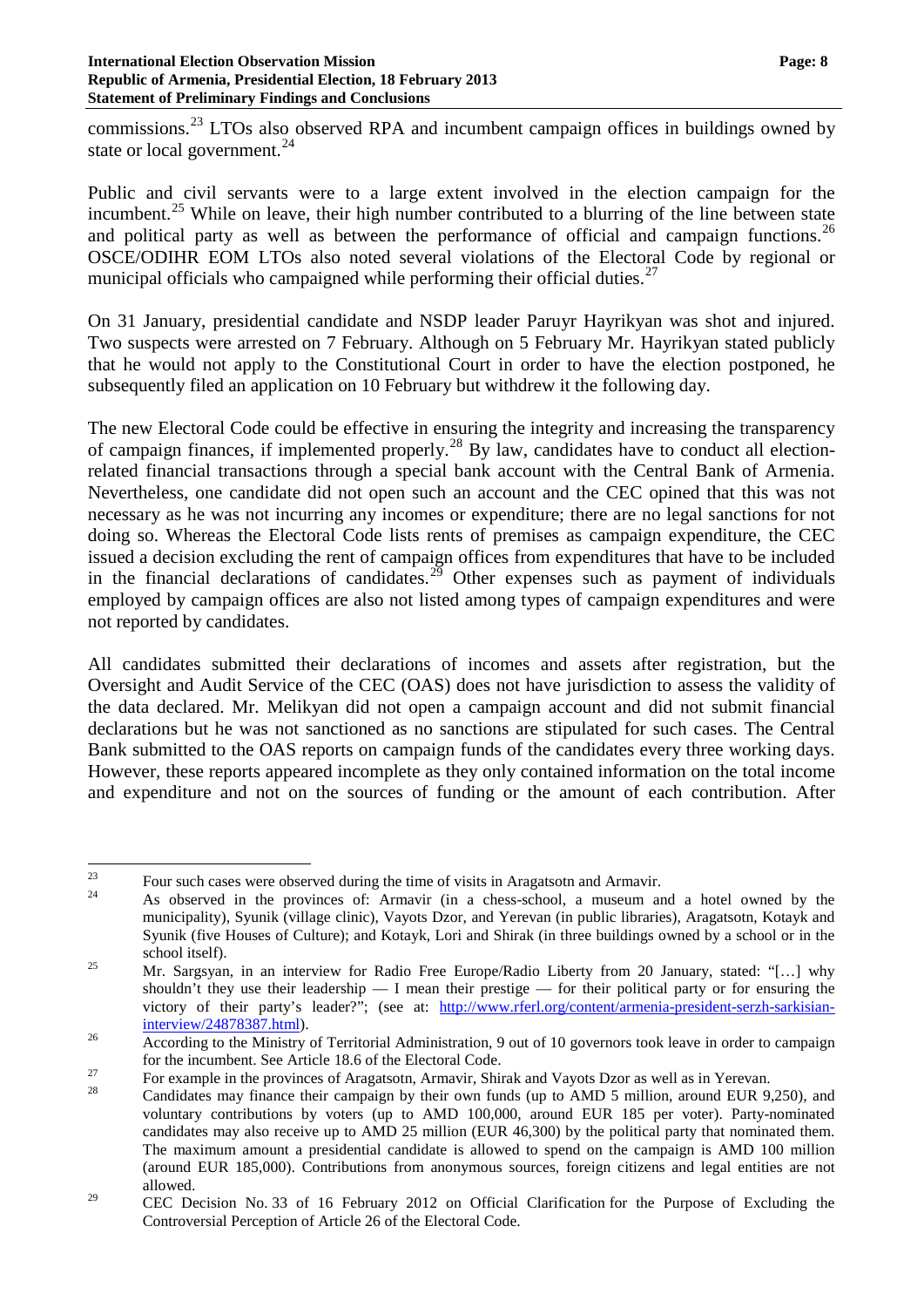reviewing the reports of candidates and banks and their presentation at the CEC, all reports were published on the CEC website, together with the OAS's statements of findings.<sup>[30](#page-8-0)</sup>

### **The Media**

Television is the most important source of information, especially outside Yerevan. Public television *H1*, which has nationwide coverage, is considered one of the most influential media outlets. While print media have declining impact, the readership of online media, including a number of politics-oriented portals, is rapidly growing. OSCE/ODIHR EOM interlocutors welcomed the existence of a freer media environment and the variety of information available, especially on the internet; however, they also pointed out persisting problems, including self-censorship and media ownership affecting editorial independence.<sup>[31](#page-8-1)</sup>

Public and private broadcast media are required by law to present impartial and unbiased information about contestants in their news programs and to ensure equal and fair conditions. Each candidate was entitled to 60 and 120 minutes of free airtime on public television and public radio, respectively; both broadcasters complied with their legal obligation. All candidates utilized their free airtime.<sup>[32](#page-8-2)</sup> *H1* aired free campaign spots starting from 18:00, which is before high primetime coverage and potentially limits viewership.

The National Commission for Television and Radio (NCTR) is obliged to oversee media compliance with legal provisions, including through its own media monitoring. On a daily basis it monitored 12 media outlets, including 5 national channels. The methodology focused only on a quantitative analysis, omitting an assessment of the tone of the broadcast. Additionally, coverage data of other licensed television and radio channels was provided by broadcasters themselves, and randomly scrutinized by NCTR. Continuing a positive practice established during the 2012 parliamentary elections, NCTR published two monitoring reports before election day. According to the NCTR, there were no media-related complaints.

OSCE/ODIHR EOM media monitoring results showed that the media paid significant attention to political and election-related information through news, numerous interviews and advertisement.<sup>[33](#page-8-3)</sup> The amount of available information increased with the start of the official campaign period. Most monitored broadcast media (except *ArmNews,*[34](#page-8-4) *Yerkir Media* and *Radio Azatutyun*) offered viewers formal news coverage and did not provide analytical comment on the campaign messages. By contrast, online and print media offered some critical commentary and analysis. The Yerevan Press Club called upon broadcasters, including public television, to organize debates. Some private stations offered to do so, but the candidates, including the incumbent, decided not to avail

<span id="page-8-0"></span><sup>&</sup>lt;sup>30</sup> According to the declared and published information as of 13 February, Mr. Sargsyan and Mr. Hovannisyan received AMD 102 and 82 million (EUR 188,000 and 151,000), respectively, and spent AMD 84 and 58 million (EUR 156,000 and 108,000), respectively. The other candidates received a combined total of AMD 17 million (EUR 31,000) and spent a total of AMD 16 million (EUR 29,500); see at: [http://www.elections.am/audit/.](http://www.elections.am/audit/)<br>
On 12 February, 12 NGOs issued a statement condemning recent cases of lawsuits against media outlets,

<span id="page-8-1"></span>calling upon "business tycoons to seek off-court solutions, courts for more balanced approach and legislative change in order to clarify respective provisions of Civil Code"; see at: http://www.ypc.am/bulletin/t/45608/ln/en/#45610.<br>32 Mr. Ghukasyan offered his free airtime to various representatives of civil society. While Mr. Sedrakyan did not

<span id="page-8-2"></span>utilize free airtime for the first 10 days of the campaign, he later at times also offered it to civil society. <sup>33</sup> On 11 January the OSCE/ODIHR EOM commenced its quantitative and qualitative monitoring of: *H1* (public

<span id="page-8-3"></span>TV), *H2*, *Armenia TV*, *Shant*, *Kentron* and *Yerkir Media* (nationwide private TV channels); public radio and *Radio Azatutyun* (radio stations); *Hayastani Hanrapetutyun* (state-funded newspaper), *Aravot* and *Haykakan* 

<span id="page-8-4"></span>*Zhamanak* (private newspapers*); [www.news.am](http://www.news.am/)* and *[www.1in.am](http://www.1in.am/)* (online media). <sup>34</sup> Two advertisements of Mr. Sargsyan aired by public television used the voice of editor-in-chief of *ArmNews*.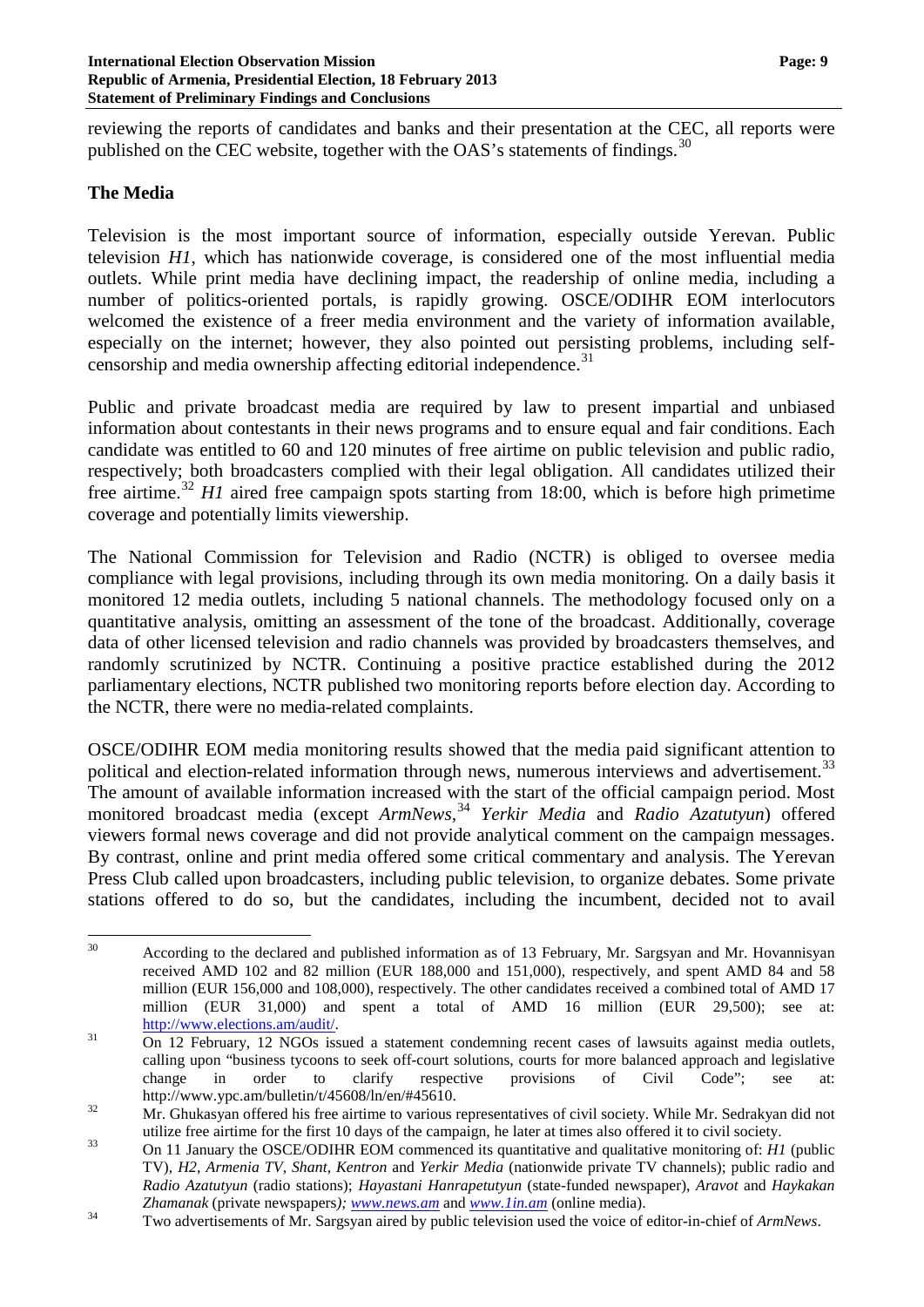themselves of this option. As a result, voters were not given the opportunity to see meaningful exchange about the contestants' platforms.

The monitored media regularly covered all candidates. At the same time, it covered Mr. Sargsyan and Mr. Hovannisyan more extensively, with the incumbent dominating in seven and Mr. Hovannisyan in four monitored media.<sup>[35](#page-9-0)</sup> Media coverage focused predominantly on campaign events. It also extensively covered the attack on Mr. Hayrikyan and subsequent developments.

Coverage of the contestants by public television *H1* and public radio reflected the different levels of activity of the various candidates. *H1* dedicated most coverage to Mr. Sargsyan and Mr. Hovannisyan, who received 20 and 18 per cent, respectively, of almost exclusively positive or neutral information. At the same time, *H1* showed bias against opposition parties and against some candidates in its analytical program 'Viewpoint', hosted by the channel's editor-in-chief.

## **Complaints and Appeals**

Election commissions and courts received a limited number of complaints. The Electoral Code limits the right to file complaints to those whose personal electoral rights are at stake, essentially restricting the right of voters and observers to seek judicial remedy for breach of electoral rights. Court decisions on electoral rights may not be appealed. The absence of a possibility to appeal against court decisions on electoral matters limits the access to effective legal redress.

Decisions, actions and inactions of election commissions can be appealed to the superior commission, while complaints against the CEC are under the jurisdiction of the Administrative Court. The law allows for overlapping jurisdiction between the Administrative Court and superior commissions, as complainants may choose to file complaints also to the Administrative Court. Proceedings in an election commission are suspended if the case is already under consideration by a court. Complaints filed by the candidates against election results and on declaring obstacles for campaigning as insurmountable are solely under the Constitutional Court's purview. On other election-related issues, citizens may challenge the constitutionality of the legal provisions only after exhausting all judicial means. The timeframe for consideration of such cases can amount to ten months, which does not provide for timely and effective redress within the electoral timeframe, as provided by paragraph 5.10 of the 1990 OSCE Copenhagen Document.<sup>[36](#page-9-1)</sup>

Prior to election day, the CEC received five complaints. Two complaints concerned the issue of the electoral deposit and were rejected on the grounds that the amount of the deposit is established by the Electoral Code and thus outside of the CEC's competence. The other three cases were rejected on substance.<sup>[37](#page-9-2)</sup> The Administrative Court received five complaints.<sup>[38](#page-9-3)</sup> All complaints were either

<span id="page-9-0"></span> <sup>35</sup> Mr. Sargsyan received the biggest share of political coverage in *Armenia TV* and *Shant* (32 and 30 per cent, respectively), while Mr. Hovannisyan was mostly presented in *H2* and *Kentron* (29 and 26 per cent,

<span id="page-9-1"></span>respectively).<br><sup>36</sup> Paragraph 5.10 of the OSCE 1990 Copenhagen Document establishes the right of everyone to seek "effective means of redress against administrative decisions, so as to guarantee respect for fundamental rights and ensure legal integrity." <sup>37</sup> Mr. Ghukasyan in one case claimed that the candidacy of Mr. Sargsyan puts into question the legitimacy of the

<span id="page-9-2"></span>election and requested his deregistration; in another case he requested to remove his appearance from one of Mr. Sargsyan's campaign spots. Presidential nominee Ruben Ayvazyan requested to prohibit CEC members from allegedly conducting negative campaigning after the CEC Chairperson said that he does not know who Mr. Ayvazyan is.<br>38 Two complaints challenged CEC decisions on candidate registration, over the issue of the electoral deposit. In

<span id="page-9-3"></span>two other cases, the complainants claimed that the PVD had improperly denied them issuance of the ten-year permanent residence certificate. Mr. Ayvazyan challenged the CEC decision on the issue of prohibiting negative campaign by CEC members.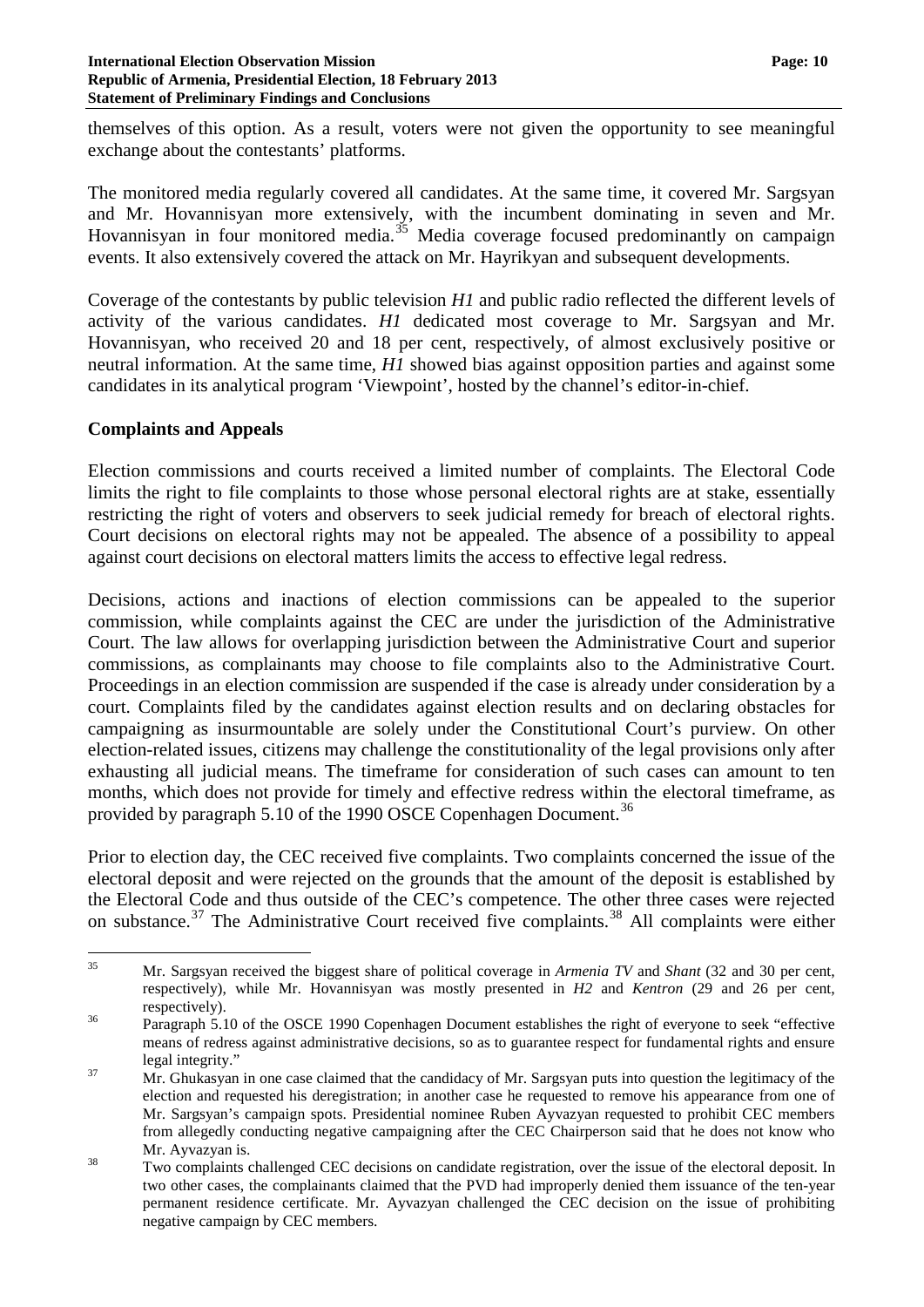denied consideration due to lack of jurisdiction or rejected on substance. The decisions were published on the website of the court.

The Constitutional Court informed the OSCE/ODIHR EOM of two complaints from presidential nominees on the issue of the electoral deposit requesting to consider it as an insurmountable obstacle for campaigning and as such to postpone the election. These complaints were considered inadmissible. The OSCE/ODIHR EOM was informed that another presidential nominee filed a third complaint as a citizen on the constitutionality of the requirement of an electoral deposit; this complaint is currently under consideration.

The Prosecutor General's office, the police and the Special Investigative Service are investigating over 90 election-related cases, and publicized information about them on their websites. Most cases concerned vote buying, intimidation of voters and hindrance of campaign. Whereas these bodies assured the OSCE/ODIHR EOM that their reaction would be immediate, most cases are still under investigation since there are no shortened timeframes for election-related criminal offences and regular criminal proceedings are applicable. Additionally, 63 complaints about voter intimidation by officials, the voter lists and the electoral deposit were also addressed to the Human Rights Defender.

## **Citizen and International Observers**

The Electoral Code provides for international and citizen election observation. Candidate proxies enjoy rights similar to observers. Citizen observers could be nominated by public associations engaged in issues related to the protection of democracy and human rights. Individuals must pass a CEC-administered test to qualify as citizen observers and observer certificates are valid for a three-year period.<sup>[39](#page-10-0)</sup> In an inclusive process, the CEC accredited  $6,251$  citizen observers from 26 NGOs, 572 observers from 10 international organizations, 34 observers from diplomatic representations in Armenia, and 25 representatives of foreign election management bodies invited by the CEC.

# **Election Day**

Election day was calm and peaceful overall. The CEC announced a preliminary voter turnout of 61.2 per cent, with notable regional variations. The CEC started posting preliminary election results by polling stations online around midnight. Final preliminary results were announced the following morning, and indicated that Mr. Sargsyan received 58.64 per cent of the votes, followed by Mr. Hovannisyan with 36.74, Mr. Bagratyan with 2.15, Mr. Hayrikyan with 1.23, Mr. Ghukasyan with 0.57, Mr. Sedrakyan with 0.42 and Mr. Melikyan with 0.24.<sup>[40](#page-10-1)</sup>

International Election Observation Mission (IEOM) observers assessed opening procedures positively in almost all 75 polling stations observed. While the voting process was orderly and well organized in the majority of the 970 observations, IEOM observers assessed it negatively in 5 per cent of cases, mainly because of undue interference in the process and some cases of serious violations.

Numerous cases of RPA activists directing voters to vote outside polling stations were observed by IEOM observers, as well as proxies for the incumbent unduly interfering in or directing the work of PECs (7 per cent of polling stations observed), attempts to influence voters' choices (2 per cent), and cases of tension and intimidation of voters (2 and 1 per cent, respectively). Observers noted several indications of vote buying and observed two cases directly. Candidate proxies were present

<span id="page-10-1"></span><span id="page-10-0"></span><sup>&</sup>lt;sup>39</sup> In the 2012 parliamentary elections, over 27,000 citizen observers from 54 NGOs were accredited.<br>
See at:  $\frac{http://www.elections.am/flash/web/default.aspx.}$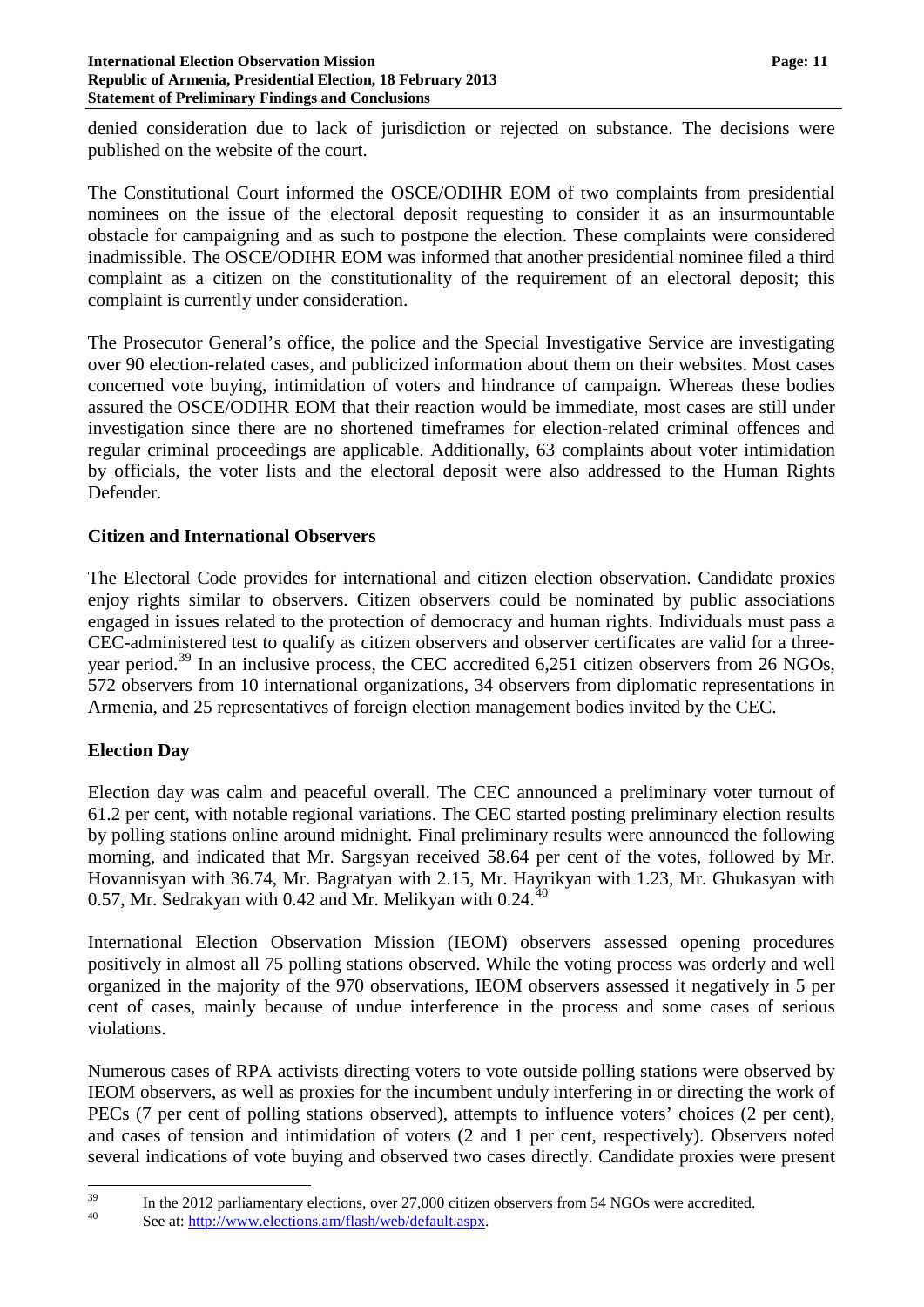#### **International Election Observation Mission Page: 12 Republic of Armenia, Presidential Election, 18 February 2013 Statement of Preliminary Findings and Conclusions**

in 88 per cent of polling stations observed, mostly representing the incumbent; proxies for other candidates were present in a limited number of polling stations. Citizen observers were present in 63 per cent of polling stations observed.

IEOM observers noted a number of serious violations, including group voting (6 per cent), ballot boxes that were not properly sealed (5 per cent), series of seemingly identical signatures on voter lists and proxy voting (3 per cent each) and multiple voting (2 per cent). IEOM observers also reported four cases of indications of ballot box stuffing. In 6 per cent of polling stations observed, not all voters were marking their ballot in secret, and in 12 per cent, they did not put it in the envelope before leaving the voting booth. The special ink for stamping voters' passports, which should have remained visible for 12 hours as one of the safeguards against multiple voting, proved to be easily removable, despite prior testing by the CEC. In 7 per cent of polling stations visited, one or more voters were turned away, in most cases because their names were not on the voter list of that particular polling station.

IEOM observers assessed all but 9 of the 106 vote counts observed positively. Some observers reported cases of procedural errors, including failure to count the number of voters and of signatures on voter lists (9 and 7 cases, respectively). In 10 counts, not all ballots were shown so that all present could see who they had been marked for. PECs had problems completing the results protocol in 11 cases, in 7 counts the protocol form had been pre-signed, and in 5 counts the protocol was not publicly posted. Non-PEC members participated in 14 counts observed.

The tabulation process was assessed positively in all but one of the 41 TECs, on the basis of 90 observations. However, IEOM observers reported that 12 TEC premises were inadequate and that overcrowding negatively affected the process in 12 TECs. IEOM observers reported that not all PEC protocols had been completely filled in upon arrival at TEC (36 reports) and that PECs had to correct arithmetical errors (19 reports). In 12 TECs, IEOM observers were not able to adequately observe entry of results into the computer system.

## *The English version is the only official document. However, this statement is also available in Armenian.*

### **Mission Information & Acknowledgements**

The OSCE/ODIHR Election Observation Mission opened in Yerevan on 10 January, with 16 experts in the capital, and 24 long-term observers deployed throughout Armenia.

On election day, some 283 short-term observers were deployed, including a 24-member delegation from the PACE, and a 9-member delegation from the EP. In total, there were observers from 36 OSCE participating States and one partner for co-operation. Voting was observed in 853 polling stations out of a total of 1,988. Counting was observed in 106 polling stations across all constituencies. The tabulation process was observed in all 41 TECs.

The observers wish to thank the authorities of the Republic of Armenia for the invitations to observe the election, the Central Election Commission for its co-operation and for providing accreditation documents, and the Ministry of Foreign Affairs and other authorities for their assistance and co-operation. The observers also wish to express appreciation to the OSCE Office in Yerevan and embassies and international organizations accredited in Armenia for their co-operation and support.

For further information, please contact:

- Ambassador Heidi Tagliavini, Head of the OSCE/ODIHR EOM, in Yerevan (+374 10 548 999);
- Mr. Thomas Rymer, OSCE/ODIHR Spokesperson (+48 609 522 266); or Mr. Raul Muresan, OSCE/ODIHR Election Adviser, in Warsaw (+48 22 520 0669);